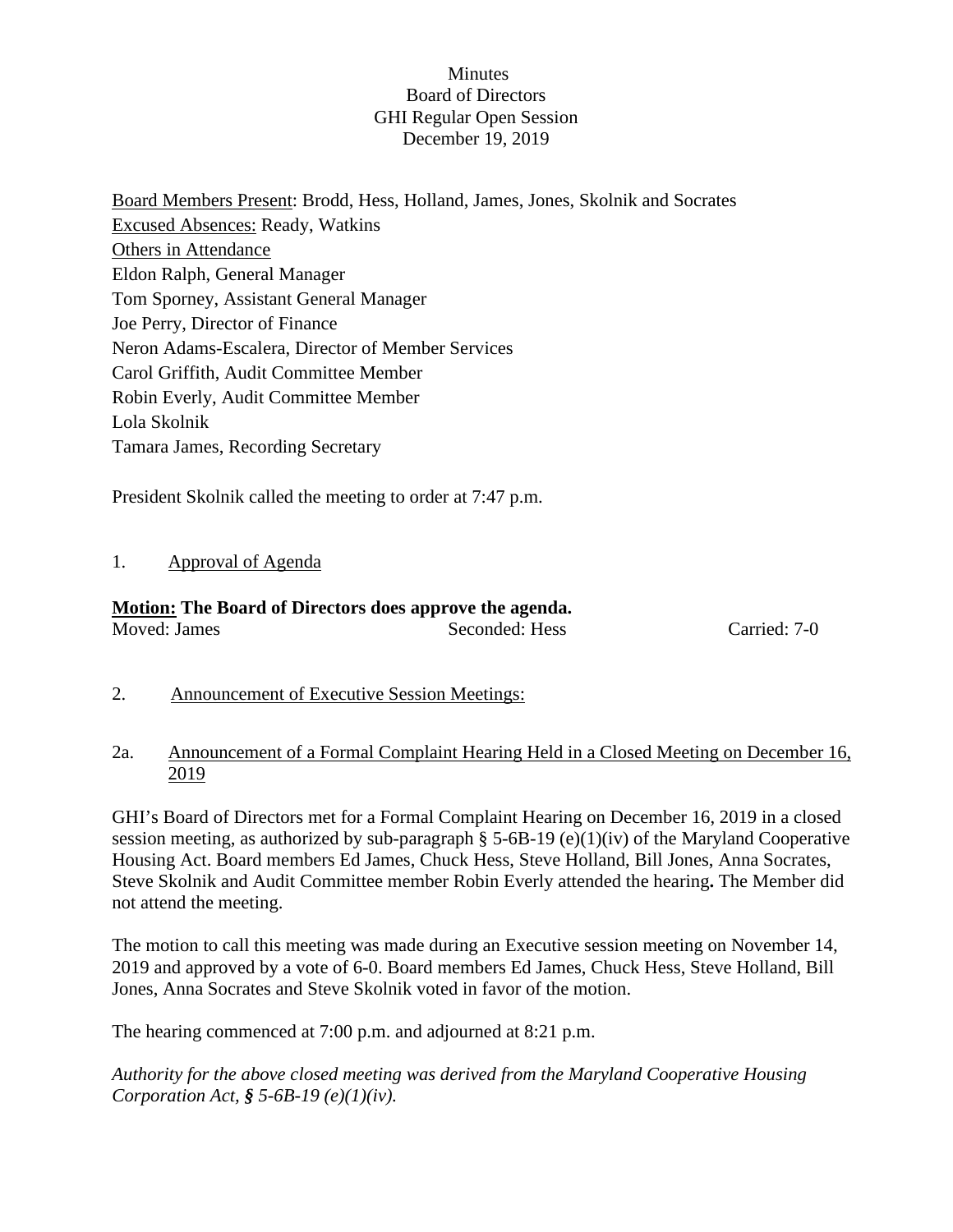# 2b. Announcement of an Executive Session Meeting held on December 19, 2019

GHI's Board of Directors held an Executive Session meeting earlier this evening in the Board Room of the Administration Building. Board members Brodd, Hess, Holland, James, Jones, Skolnik, Socrates and Audit Committee members Robin Everly and Carol Griffith attended the meeting.

The following motion to call this meeting was made during a prior open meeting earlier this evening and approved by Board members Brodd, Hess, Holland, James, Jones, Skolnik and Socrates.

**Motion: I move that the Board of Directors adjourn this open meeting for the purpose of conducting a closed meeting to discuss the following agenda items, as authorized by the pertinent sub-paragraphs of the Maryland Cooperative Housing Act § 5-6B-19 (e)(1).** 

| Agenda item                                                                         | Sub-paragraph of |
|-------------------------------------------------------------------------------------|------------------|
|                                                                                     | $$5-6B-19(e)(1)$ |
| a. Approve Minutes of Executive Session Meeting held on November<br>21, 2019        | (vii)            |
| b. Approve Minutes of Informal Complaint Hearing Held on<br><b>December 3, 2019</b> | (vii)            |
| c. Member Financial Matters                                                         | (viii)           |
| d. Complaint Matters                                                                | (iv)             |
| e. Remote Settlement Request re: Sale of a GHI unit                                 | (iv)             |
| f. Matter regarding a Deceased Member                                               | (iv)             |

The hearing commenced at 7:00 p.m. and adjourned at 7:43 p.m.

*Authority for the above closed meeting was derived from the Maryland Cooperative Housing Corporation Act, § 5-6B-19 (e)(1)(iv).* 

# 3. Visitors and Members (Comment Period)

None.

# 4. Approval of Membership Applications

**Motion: I move that the Board of Directors approve the following persons into the cooperative and membership be afforded them at the time of settlement:**

- **Paul T. Leisnham, Cara R. Leisnham, Tenants by the Entirety;**
- **Minh Van T. Tran, Sole Owner;**
- **Patrice B. Pascual, Sole Owner;**
- **Joseph P. Harris, Hillary R. Gottemoeller, Tenants by the Entirety;**
- **Torrey W. Duncan, Sole Owner.**

Moved: James Seconded: Hess Carried: 7-0

Minutes: GHI Board of Directors Meeting of December 19, 2019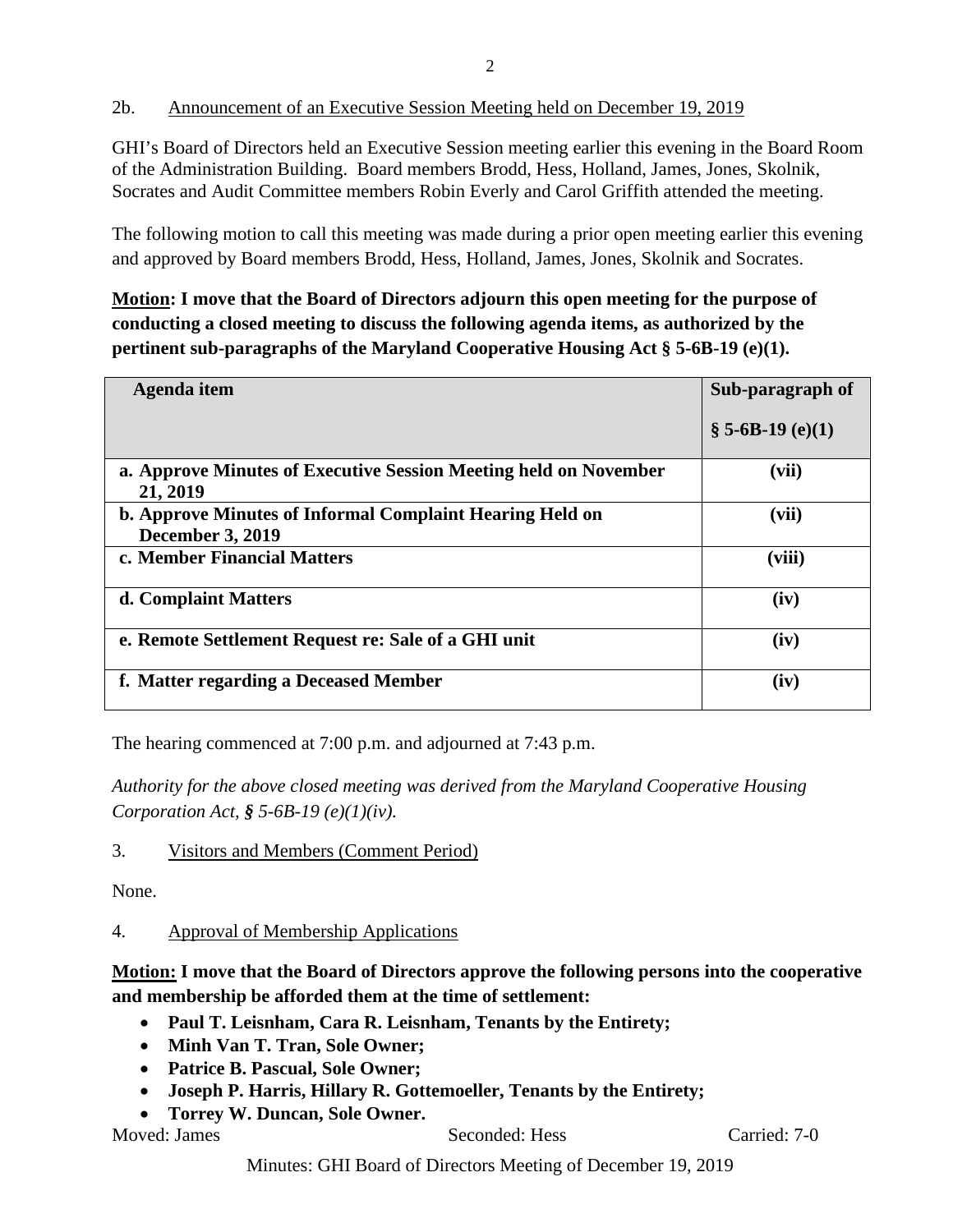**Motion: I move that the Board of Directors approve the following Mutual Ownership Contract change.**

• **Linda Susan Brown, Sarah E. Brown, Joint Tenants changed to Linda Susan Brown, Sole Owner.**

Moved: James Seconded: Hess Carried: 7-0

|  | . | Committee and Homes Improvement Program Reports |  |  |  |  |
|--|---|-------------------------------------------------|--|--|--|--|
|--|---|-------------------------------------------------|--|--|--|--|

#### **Homes Improvement Program –** Wiehagen reported that:

- HVAC completed
- Windows completed
- Attic work completed
- Siding completed
- Entry doors completed
- Storm doors completed in January
- Crawlspace wrap-up electrical power and lights 91% completed
- Insulation and fans 92% completed

**Buildings Committee** – James reported that the Committee is looking into the heat pump hot water pilot program. Sustainability Sub-Committee – is looking at the EV charging stations.

# 6a. Approve Minutes of Special Open Session Meeting Held on November 21, 2019

# **Motion: I move that the Board of Directors approve the minutes of the Special Open Session Meeting that was held on November 21, 2019 as presented.**

| Moved: James       | Seconded: Hess | Carried: $6-0-1$ |
|--------------------|----------------|------------------|
| Abstained: Holland |                |                  |

# 6b. Approve Minutes of Regular Open Session Meeting Held on November 21, 2019

**Motion: I move that the Board of Directors approve the minutes of the Regular Open Session Meeting that was held on November 21, 2019 as presented.** Moved: James Seconded: Hess Carried: 7-0

# 6c. Companion Animal Committee's Guide for Members with Companion Animals

The Companion Animal Committee submitted the document – 'Guide for GHI Members with Companion Animals' (refer to attachment #5) for the Board's review. The CAC wishes to have this document distributed to incoming GHI members and also plans for it to be made available on the ghi.coop website for easy reference.

# *Defer Action, pending legal review.*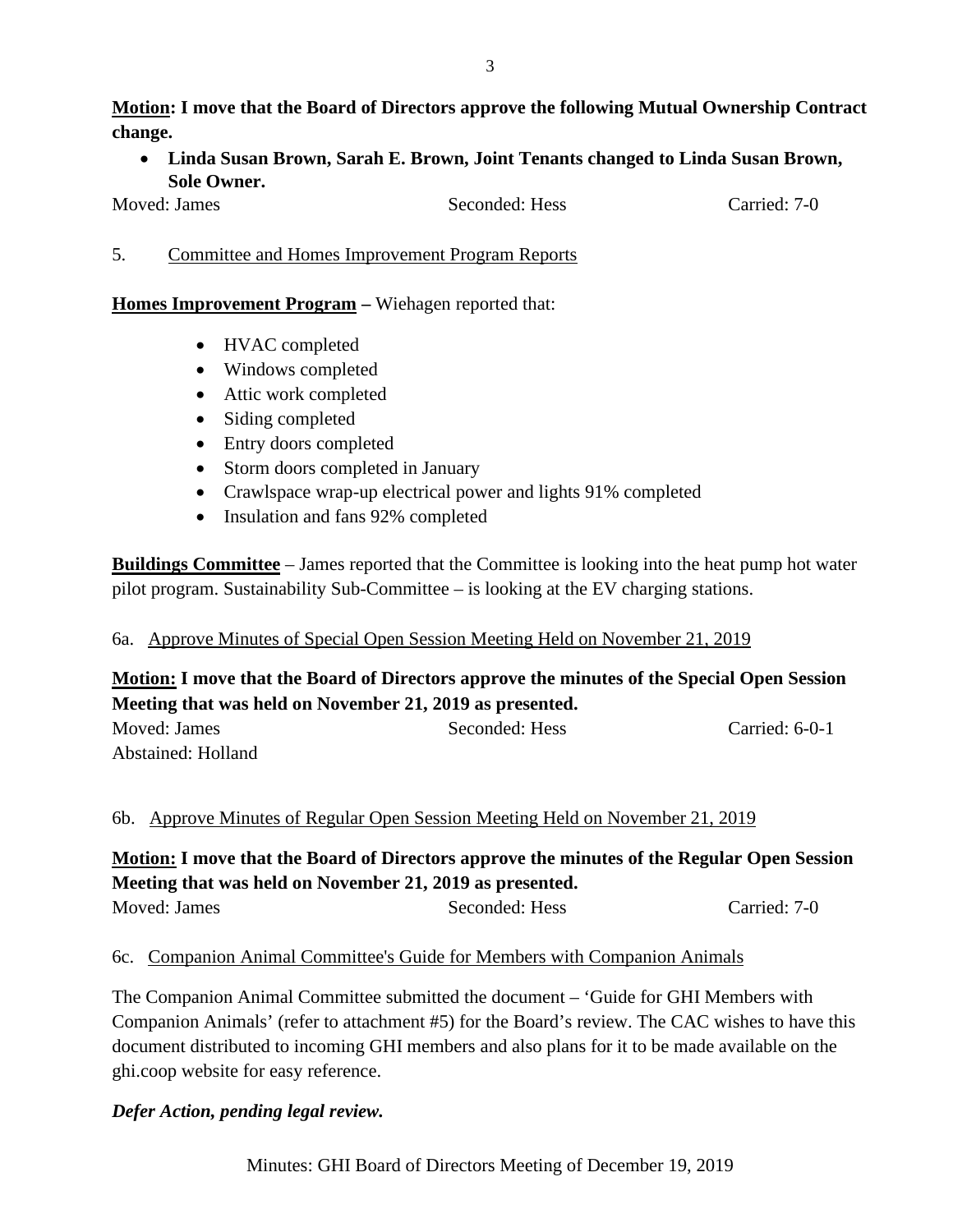# *Moved to 6h.*

#### 6d. Architectural Review Committee Report re: Gardening Sub-committee

On December 6, 2018, the Board approved the creation of a Gardening Sub-committee to report to the full Architectural Committee and approved a charter or statement of purpose for the subcommittee as detailed in the minutes of the Board meeting (refer to attachment #6a).

Attachment # 6b is a memorandum from Ms. Lola Skolnik, the Chair of the Architectural Committee, who is seeking guidance about the future role of the gardening sub-committee, because all of its members recently resigned.

This item is on the agenda for the Board to discuss and decide whether there should be a gardening committee and if so, should it be affiliated with the Architectural Review Committee as a subcommittee or function as a separate standing committee.

Either**:**

**Motion #1: I move that the Board of Directors dissolve the Gardening Sub- Committee and create a standing Gardening Committee.**

# *Defer action.*

Or:

**Motion #2: I move that Board of Directors dissolve the Gardening Sub-committee.** Moved: Hess Died for lack of second.

# 6e. Architectural Review Committee Proposal re: Administration Building Front Entrance Make over

Last July, the Board of Directors authorized the Architectural Review Committee to recommend improvements that should be made to the door entrances of the Administration Building.

Attachment #7 is the ARC's proposal.

**Motion: I move that the Board of Directors accept the proposal that the Architectural Review Committee submitted regarding a front entrance make-over at the Administration Building and direct the Manager to undertake the make-over.**

| Carried: 7-0<br>Seconded: James |
|---------------------------------|
|                                 |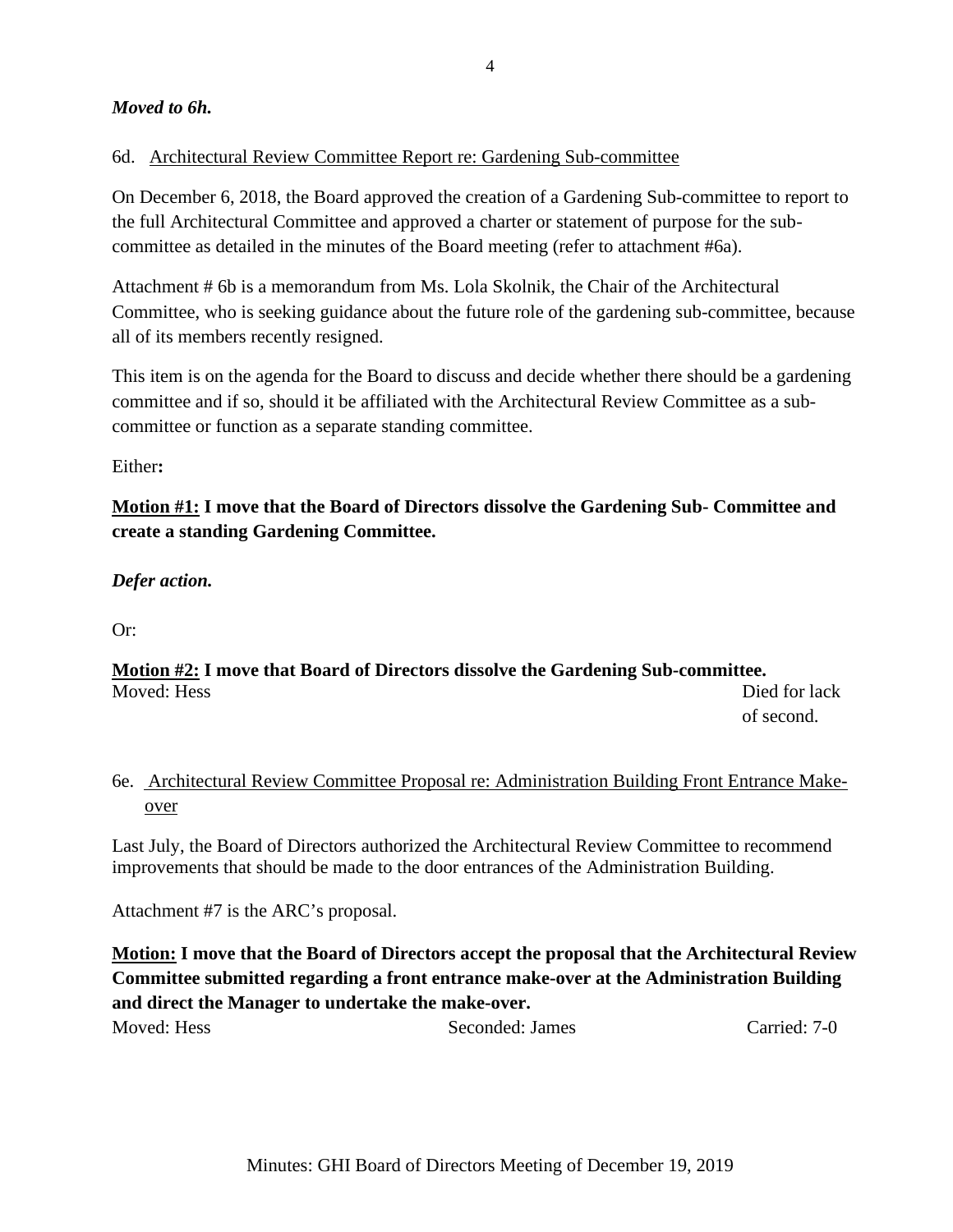#### 6f. Proposal to Replace Computers Used by Staff

Staff proposes to replace current computers equipped with Windows 7 operating systems with new ones equipped with the Windows 10 operating system, since Microsoft will not fully support Windows 7 beginning on January 14, 2020. Computers with Windows 7 operating systems will become more vulnerable to security risks and viruses because they will no longer receive software and security updates from Microsoft. The replacement computers should be ordered and installed prior to January 14, 2020 to ensure that GHI's network remains secure.

Staff requested a quote from FSI Strategies, our current IT provider, for the replacement of 14 desktop computers for individual employees and 1 laptop computer for the conference room. Four Directors requested laptops instead of desktop computers, for mobility and ease of use. Staff researched top laptop brands for small businesses and the Microsoft Surface laptop polled as one of the leaders in the technology world at a reasonable price. Attachment # 8a details hardware/software currently utilized by staff, and also includes the dates of the last replacement and lifespan of the current hardware.

Attachments #8b and #8c are the quotes obtained from FSI Strategies and Amazon.com detailing the costs for the computer replacements.

**Motion: I move that the Board of Directors authorize the Manager for first and only reading (due to upcoming end of life of Windows 7 on January 14, 2020), to purchase the following computer hardware for staff's use from the following vendors:**

**a) Fourteen desktop computers, one laptop computer and four docks for laptop computers through FSI Strategies for a total cost of \$15, 378.52.**

**b) Four laptop computers from Amazon.com for a total cost not to exceed \$4,000.**  Moved: Holland Seconded: Hess Carried: 7-0

# 6g. Review of Section X of the Member Handbook

On March 15, 2017, the Board of Directors directed the Buildings Committee to recommend changes to various sections of Article X of the Member's Handbook to resolve inconsistencies in the definition of additions and to align the Addition Maintenance Program (AMP) requirements with the revised definition.

The Buildings Committee reviewed all subsections of Article X of the Member's Handbook and provided edits for Board review and disposition at the September 19 Board meeting. The Board scheduled a work session on October 1 to review specific issues requiring policy decisions. As a result of the work session and receipt of other edits from Board members, Section X was revised (refer to attachment #9) and is on the agenda for review and disposition.

# **Motion: I move that the GHI Board of Directors direct the Manager to publish the proposed revisions to Section X of the Member Handbook over a period of 45 days, for the purpose of obtaining feedback from the membership.**

Moved: Hess Seconded: Socrates Carried: 6-0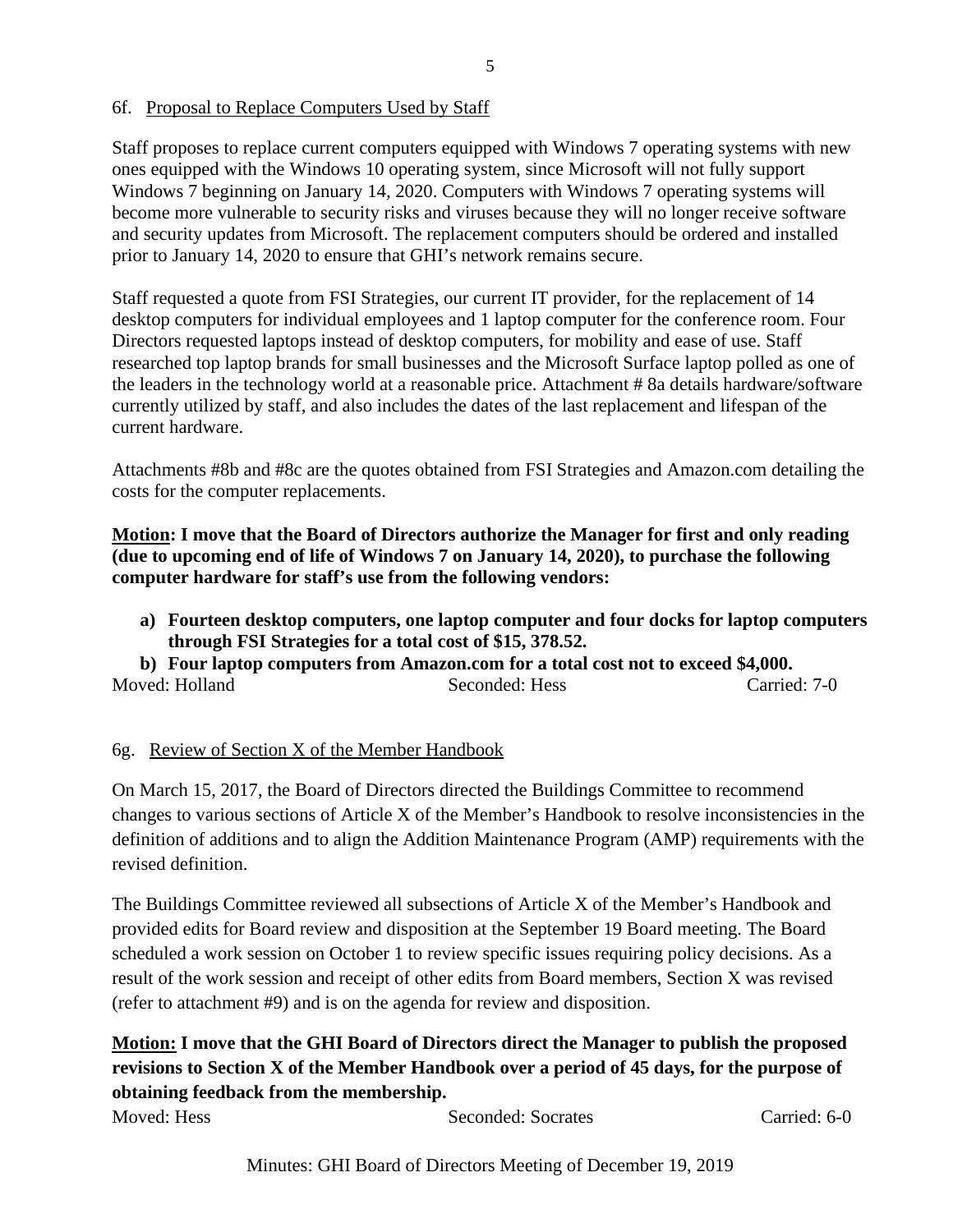*Director Holland was out of the room.*

#### 6h. Finance Committee Recommendation re: Installing Doors on Open Garages

The Board of Directors requested the Finance Committee to establish criteria for deciding when to install a door on an open rental garage and provide a report including, but not limited to the following:

- a) Pros and cons of installing doors on all open garages.
- b) Should doors be installed on all open garages, and if so, over what timeframe? Should garage rental charges be increased to finance such a program?
- c) If doors are not to be installed on all open garages, what criteria should be established to guide staff in making decisions about installing garage doors that members request?

Staff provided the Finance Committee the following information to aid in its deliberations:

*At present, there are 277 rental garages (excluding those owned by the Parkway Apartments). Fortyseven of those garages are open garages. Recently, a few members in 33 Court Ridge Rd. requested that GHI install a door on the only open garage in a row of 5 garages to enhance the aesthetic appearance of the court. Staff recalls that several years ago, a door was installed in a garage at 9 Court Ridge Rd. at the request of a member.*

| Open garage                            | \$32                                |
|----------------------------------------|-------------------------------------|
| Closed garage for parking a<br>vehicle | \$52 (proposed<br>increase to \$55) |
| Closed garage for storage of items     | \$108                               |

*The current monthly charges for rental garages are as follows:*

*Staff estimates that it would cost \$1,250 to install a door on a rental garage. Hence the estimated simple payback periods for installing doors on open rental garages are as follows:*

| Closed garage subsequently used for parking a vehicle $\vert$ 4.5 to 5 years |                     |
|------------------------------------------------------------------------------|---------------------|
| Closed garage subsequently used for storing items                            | $1.4 \text{ years}$ |

After deliberating the matter, The Finance Committee reports to the Board of Directors that from a fiscal point of view, it is advisable to close all open garages by adding garage doors. The Finance Committee recommends that the Board of Directors seek outside recommendations as to the aesthetics and affordability of doing so (including the impact on members who currently rent open garages).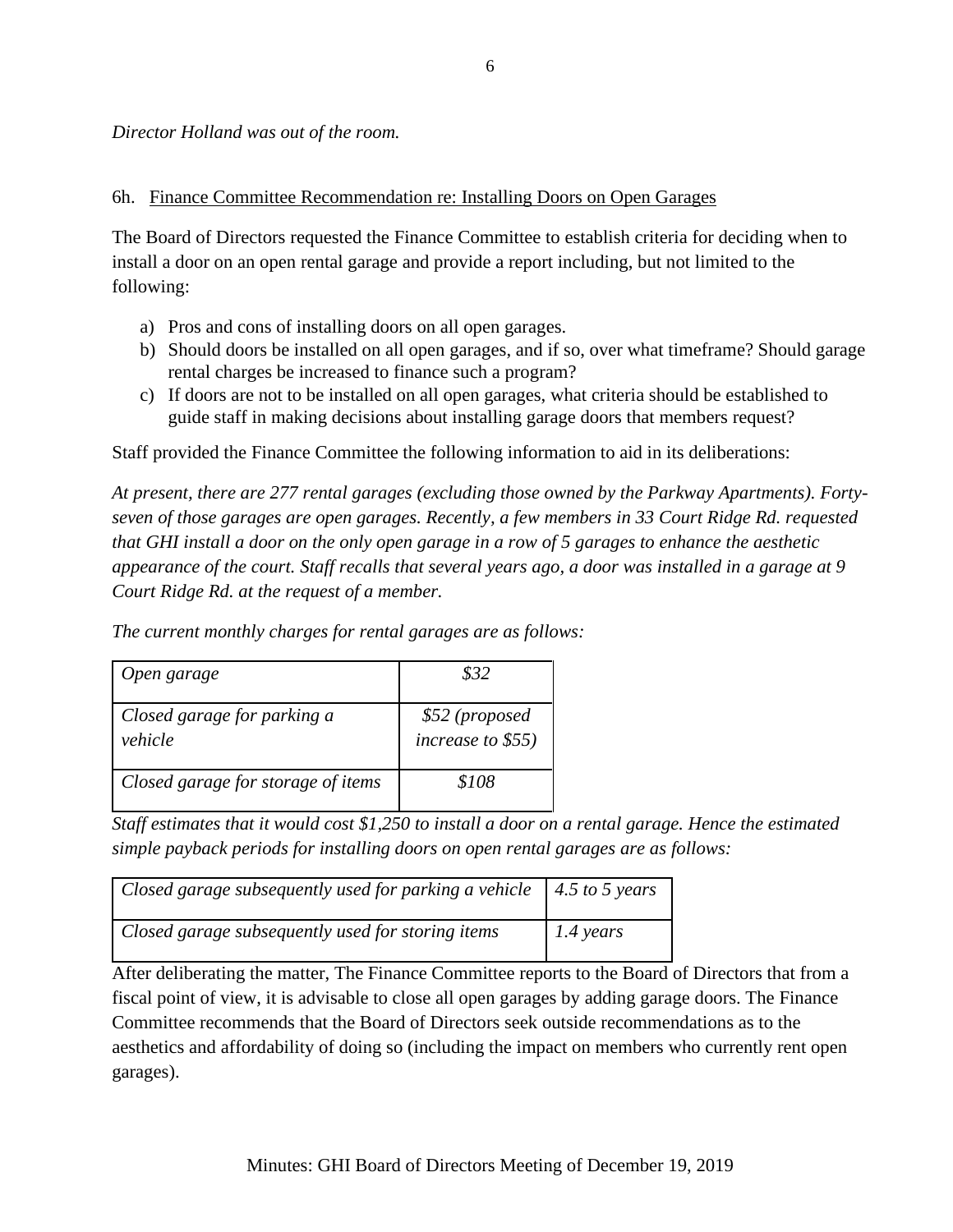# **Motion: I move that the Board of Directors direct the Manager to obtain feedback from the membership within 30 days about the desirability of installing doors on the 47 open garages.** Moved: Hess Seconded: Jones Amended and Seconded: Jones Amended and

|                                                                      | carried by a |
|----------------------------------------------------------------------|--------------|
|                                                                      | later vote   |
|                                                                      |              |
| Motion: I move to amend the motion to change "30 days" to "45 days". |              |

**Motion: I** move to Moved: Holland Seconded: Hess Carried: 7-0

**Motion as Amended**: **I move that the Board of Directors direct the Manager to obtain feedback from the membership within 45 days about the desirability of installing doors on the 47 open garages.**

| Moved: Hess | Seconded: Jones | Carried: 7-0 |
|-------------|-----------------|--------------|
|             |                 |              |

#### 6i. Finance Committee Recommendation re: Electrical Sub-meter Credits to Members

As part of the crawlspace improvements, fans and lighting are being installed in the frame crawlspaces. Since those devices will require electricity, they will be connected to the sub-panel circuits the sump pumps use. Currently, each member whose meter is used to power the sump pumps receives a credit of \$3 per month. With the additional electricity necessary to power the new devices, the current sub-meter credit may not be enough to cover the additional cost. The Finance Committee was asked to review the sub-meter credit and the expected additional charges to power the fans and lighting and to make a recommendation to the Board of Directors regarding any changes which may need to be made to members.

Below is a revised schedule noting the calculations of the Director of HIP, Joe Wiehagen in consultation with Assistant General Manager, Tom Sporney:

|                     |                |           | Cost based on \$0.15 per KWH |       |         |       |
|---------------------|----------------|-----------|------------------------------|-------|---------|-------|
|                     |                |           | Annual                       |       | Monthly |       |
| Sump pump           | 0.3            | hp        |                              |       |         |       |
|                     | 746            | watts/hp  |                              |       |         |       |
|                     | $\overline{2}$ | hour/day  | \$                           | 24.51 | \$      | 2.042 |
| <b>LED</b> lighting | 1              | watt/ft   |                              |       |         |       |
|                     | 8              | hour/week |                              |       |         |       |
| average             | 95             | ft        | $\mathcal{S}$                | 11.89 | \$      | 0.991 |
| maximum             | 152            | ft        | \$                           | 19.02 | \$      | 1.585 |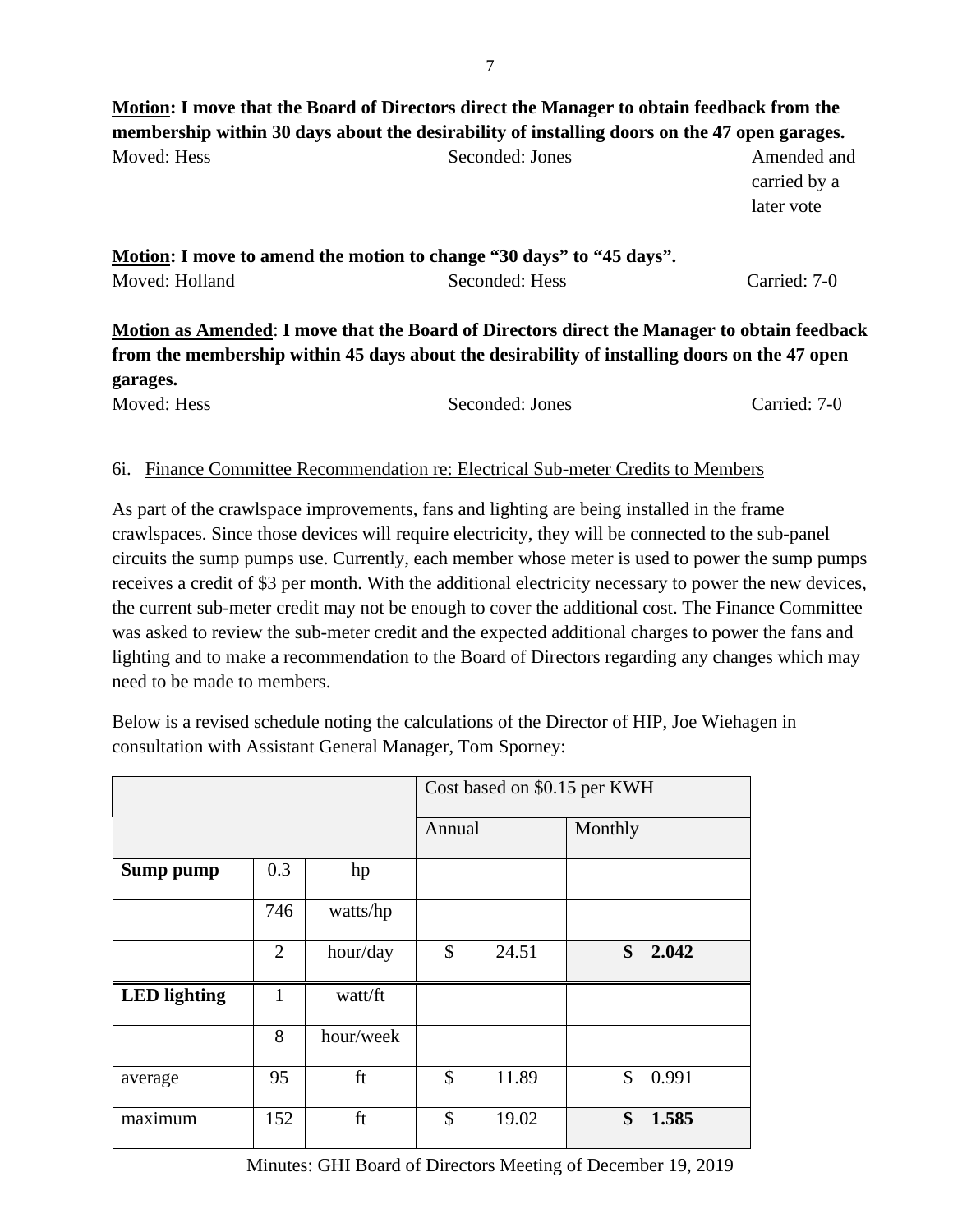| . .<br>minimum                                             | 68 | ft       | \$<br>8.51  | 0.709<br>\$ |
|------------------------------------------------------------|----|----------|-------------|-------------|
| <b>Exhaust</b> fan                                         | 10 | watt     |             |             |
|                                                            | 24 | hour/day | \$<br>13.14 | 1.095<br>\$ |
|                                                            |    |          |             |             |
| Total including cost of \$1.585 per month for LED lighting |    |          | 4.722<br>\$ |             |

The Finance Committee recommends that the Board of Directors increase the sub-meter credit from \$3 per month to \$5 per month in order to include additional energy costs related to crawlspace fans and lighting.

# **Motion: I move that the Directors adopt the Recommendation of the Finance Committee to increase the sub-meter credit to members from \$3 per month to \$5 per month due to additional energy costs related to crawlspace fans and lighting.**

| Moved: Hess | Seconded: James | Carried: 7-0 |
|-------------|-----------------|--------------|
|             |                 |              |

# *Moved back to Item 6d.*

- 7a. Board 12 Month Action Plan and Committee Task List
- 7b. Monthly GHI and City Calendars
- 7c. President's Items

Skolnik announced that GHI drafted a letter to Prince George's County Legislators re: PG 403-20, CHCCHA – Reserve Studies, attended a meeting with Chad Williams, MNPPC, Skolnik mentioned that he will be on travel from January 18 – February 1.

7d. Board Members' Items

Brodd mentioned on January 23 the Board will meet with Chad Williams, re: NCOZ

James requested that the official notice to the membership, include the numbers of Members needed to constitute a quorum.

Hess mentioned he would be on travel January 2 – January 15.

Socrates mentioned she will be on traveling and unavailable for board communications.

Holland mentioned he attended the Zoning meeting.